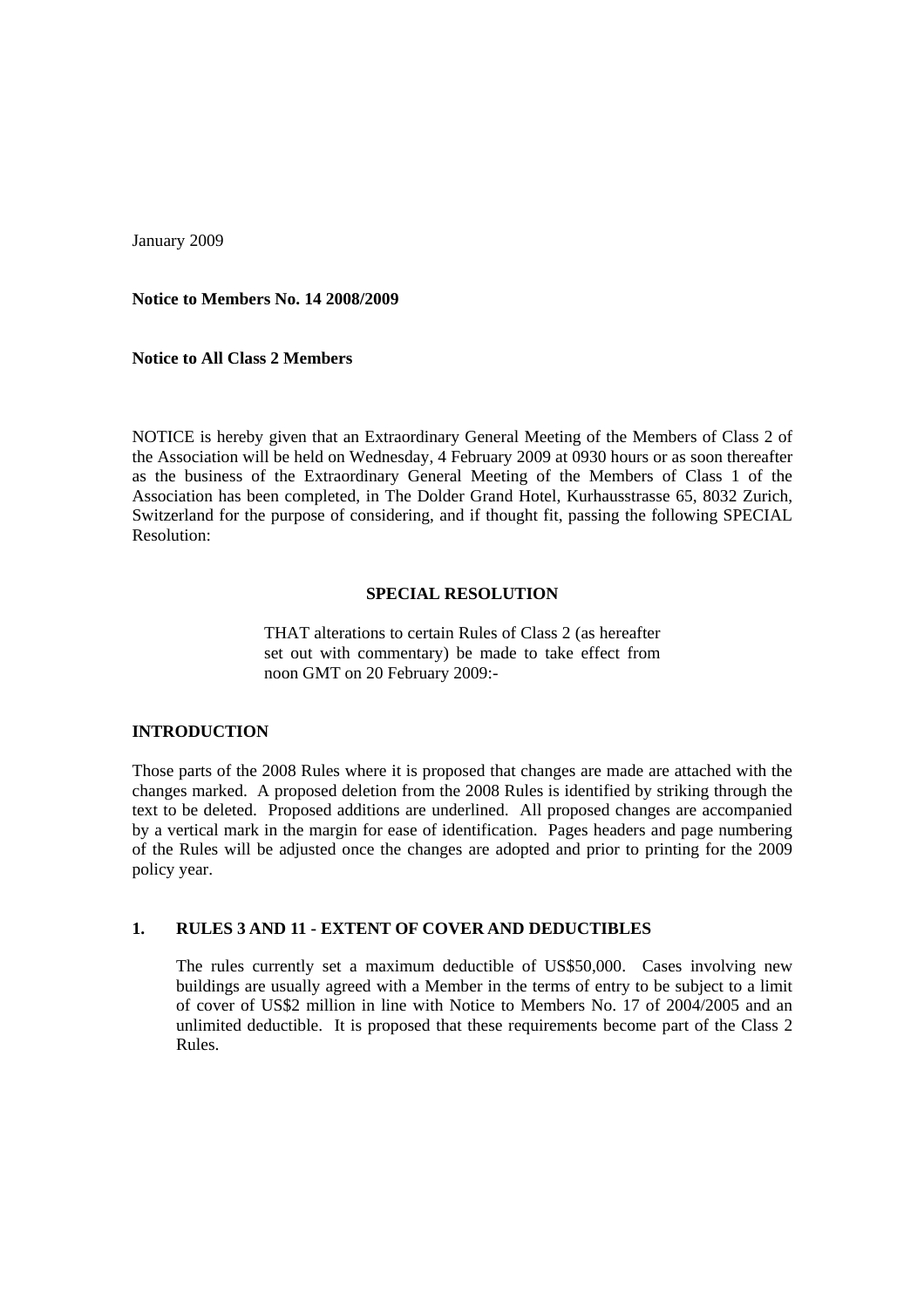The proposed text change is as follows:

### **3. EXTENT OF COVER.**

Subject to any special terms which may be agreed a Member is entitled:-

- (a) to recover from the Association the costs and expenses incurred in connection with any of the claims, disputes and proceedings described in Rule 2, (including costs and expenses payable to other parties to such proceedings under any judgement or order therein), but only if the Committee has determined that the case merits the support of the Association and has not withdrawn that support;
- (b) to receive legal advice from the Association in connection with any of the claims, disputes and proceedings described in Rule 2 or the possibility thereof;
- (c) to recover from the Association the costs and expenses incurred in obtaining advice in connection with the claims, disputes and proceedings aforesaid or the possibility thereof from lawyers, surveyors, representatives and other persons (other than employees of the Member or of the Association or Managers), where the Managers have consented to the obtaining of such advice.

### *PROVIDED THAT :-*

No costs or expenses shall be recoverable from the Association unless:-

- a) they have been incurred with the prior consent in writing of the Managers; or
- b) they have been incurred by the Association on behalf of the Member in accordance with Rule 9 (Employment of Lawyers and others); or
- c) the Committee shall determine that they were reasonably incurred and ought in all the circumstances to be borne by the Association, and
- d) they are not excluded by any proviso, warranty, condition, exemption, limitation, deductible or other term contained in these Rules or in the terms of entry, and
- e) they were incurred by the Member in the capacity in which the Member has entered the insured vessel in the Association.

There shall be no recovery from the Association in excess of US\$5 million in the aggregate in respect of any case as defined in Rule 55 and where such case relates to the building of an insured vessel, there shall be no recovery from the Association in excess of US\$ 2 million in the aggregate.

### **11. DEDUCTIBLES AND PARTY AND PARTY COSTS.**

(1) Unless otherwise agreed in writing, and subject to Rule 5 (discretion to support a case), each Member shall bear 25% of the costs and expenses in respect of each claim covered under Rule 3, provided that the minimum sum that the Member shall bear shall be US\$5,000 and the maximum sum shall be US\$50,000.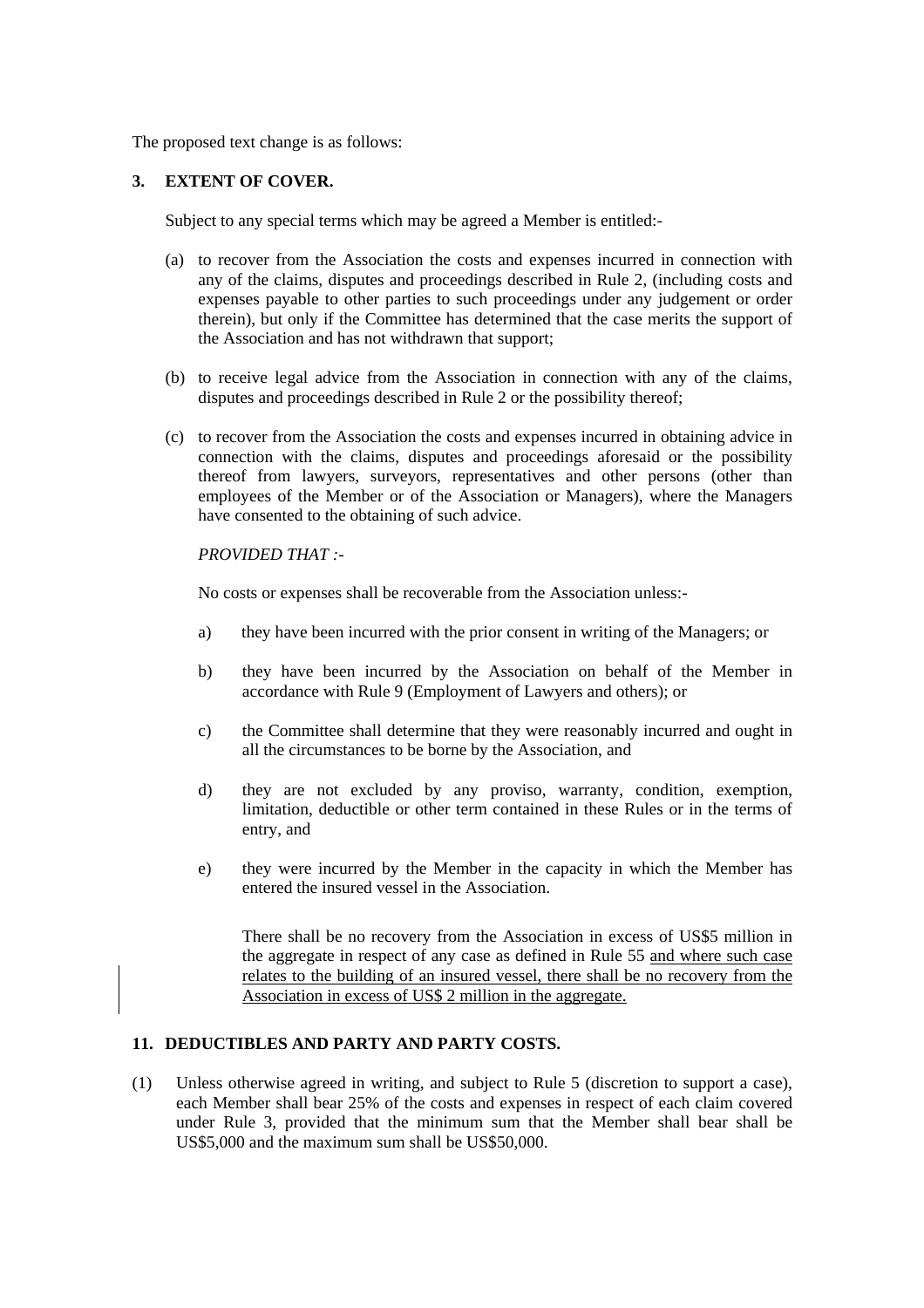The said minimum sum of US\$5,000 shall be payable by the Member forthwith upon demand by the Managers whenever, in accordance with Rule 9, any lawyer, surveyor or other person is appointed and employed by the Managers on behalf of the Member or appointed and employed by the Member with the prior consent of the Managers. In the event that the costs and expenses in any case which the Association supports are less than US\$5,000, and the Member has paid that sum to the Association, the difference between the costs and expenses which the Association has made itself liable for to any such lawyer, surveyor or other person and the said sum of US\$5,000 will be refunded to the Member without interest.

# *PROVIDED THAT:*

The maximum sum of US\$50,000 set out in this Rule 11(1) shall not apply in respect of claims relating to a contract for the building of an insured vessel.

# **2. LAID-UP RETURNS – RULE 44**

Few other Clubs now offer a laid-up return in Class 2. It is proposed to bring the Club's practice into line with this market and delete the Rule.

### **44. LAID-UP RETURNS.**

- (1) If an insured vessel shall be laid-up in any safe port for a period of ninety or more consecutive days after finally mooring there (such period being computed from the day of arrival to the day of departure, one only of such days being included) the Member concerned shall be allowed a return of Calls calculated at the rate of 50 per cent of his total Calls payable in respect of such vessel for the period of lay-up. From that return there shall be deducted 50 per cent of the reinsurance premiums which the Association remains liable to pay to reinsurance underwriters in respect of the insured vessel for the period of lay-up.
- (2) For the purpose of this Rule a vessel shall not be treated as laid-up if she had either crew members (other than for her maintenance or security) or cargo on board.
- Unless agreed in writing by the Managers no claim for laid-up returns relating to any Policy Year shall be recoverable from the Association unless written notice thereof has been given to the Association within six months of the end of the Policy Year concerned, and a Member shall not be entitled to laid-up returns in respect of an insured vessel as from the time such vessel shall have been agreed by Hull Underwriters as constituting a constructive total loss or a compromised total loss (whether or not subject to production to Hull Underwriters of further evidence concerning the casualty) or shall have become a commercial total loss.